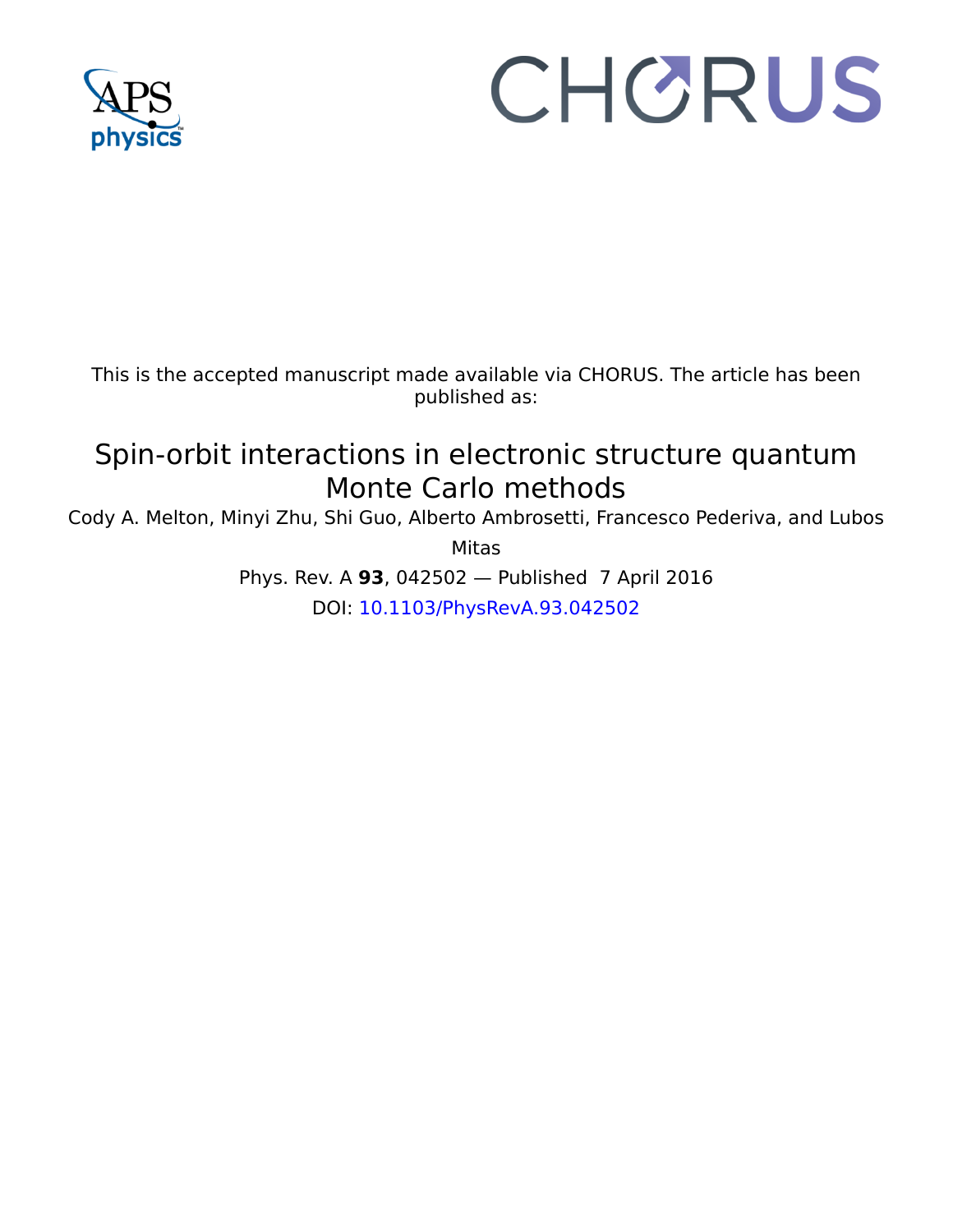## Spin-orbit interactions in electronic structure quantum Monte Carlo

Cody A. Melton<sup>1</sup>, Minyi Zhu<sup>1</sup>, Shi Guo<sup>1</sup>, Alberto Ambrosetti<sup>2</sup>, Francesco Pederiva<sup>3</sup>, Lubos Mitas<sup>1</sup>

1) Department of Physics, North Carolina State University, Raleigh, North Carolina 27695-8202, USA

2) Dipartimento di Fisica, University of Padova, via Marzolo 8, I–35131, Padova, Italy

3) Dipartimento di Fisica e LISC, Universit`a di Trento, Via Sommarive 14, I–38123, Povo,

Trento, and Trento Institute for Fundamental Physics and Applications, Trento, Italy

We develop generalization of the fixed-phase diffusion Monte Carlo method for Hamiltonians which explicitly depend on particle spins such as for spin-orbit interactions. The method is formulated in zero variance manner and is similar to treatment of nonlocal operators in commonly used staticspin calculations. Tests on atomic and molecular systems show that it is very accurate, on par with the fixed-node method. This opens electronic structure quantum Monte Carlo methods to a vast research area of quantum phenomena in which spin-related interactions play an important role.

PACS numbers: 02.70.Ss, 31.15.V-, 31.30.jc

Quantum Monte Carlo (QMC) methods are making significant contributions to our understanding of manybody effects in quantum systems. Although hampered by the infamous fermion sign problem, a number of approaches have been explored for dealing with inefficiencies whenever sampled distributions possess varying signs or complex values. One of the commonly used strategies is the fixed-node approximation that replaces the fermionic antisymmetry with boundaries given by trial wave function nodes. For broken time-reversal Hamiltonians or for twisted boundary conditions [1] with inherently complex eigenstates, the fixed-node condition has been generalized to the fixed-phase approximation [2]. Benchmark quality results for both models and real materials have been obtained in many settings such as molecules, solids, non-covalently bonded complexes, ultracold condensates and other systems [3, 4].

Electronic structure QMC calculations are usually done with particle spins being assigned fixed labels, up or down. Since spins commute with Hamiltonians without explicit spin terms, the problem simplifies to the spatial solution of the stationary Schrödinger equation. Treating the spins as quantum variables for more complicated Hamiltonians was explored very early [5] in variational Monte Carlo (VMC) of nuclear systems. However, extending this to projection methods such as the diffusion Monte Carlo (DMC) in position space [3, 4] is much more involved. Building upon results for nuclear systems [6– 8], a DMC method has been proposed and applied to a 2D electron gas with Rashba spin-orbit interaction [9]. In this approach the spinors are stochastically updated by the action of the spin-orbit operator that is absorbed into the path sampling part of the propagator. It effectively samples the space of spinor states rather than (spin) coordinates and a similar VMC approach has been implemented for spin-orbit in atoms [10] very recently.

Here we propose a new development that is formulated as the DMC method in coordinate space with spinors in the trial state kept intact during the imaginary time evolution. This implies the zero variance property, ie, the bias in the obtained energy is proportional to the square of the trial function error.

The method builds upon our previous work [11] on nonlocal pseudopotentials (PP) since the spin-orbit operator is just another case of inherent nonlocality. It is also well suited for calculations of real systems with heavy atoms since both scalar relativistic and spin-orbit effects can be accurately represented by pseudopotentials as it is routinely done in quantum chemical calculations [12]. In particular, commonly used semilocal one-particle PP operator  $W = \sum_{l,m} v_l(r) |lm\rangle\langle lm|$  is generalized to

$$
W = \sum_{l,j} v_{lj}(r) \sum_{m_j} |ljm_j\rangle \langle ljm_j| \tag{1}
$$

where  $|ljm_j\rangle$  are atomic one-particle spinors,  $v_{lj}$  are potential functions while  $r$  is the distance from the ion. The method employs the fixed-phase approximation and therefore depends on the accuracy of the trial function similarly to the fixed-node DMC with static spins.

Phase and absolute value. We assume a Hamiltonian  $H = T + V + W$ , where V denotes electronic and ionic local interactions while W represents nonlocal and spinorbit PP terms. Substituting  $\Psi = \rho \exp(i\Phi)$  into the imaginary-time Schrödinger equation gives for the real component

$$
-\partial_t \rho = [T + V + W^{Re} + (\nabla \Phi)^2 / 2] \rho \tag{2}
$$

where  $W^{Re} = \text{Re}[\rho^{-1} \exp(-i\Phi) W \rho \exp(i\Phi)].$  The imaginary component equation describes the phase Φ flow conservation between sources and sinks represented by the imaginary part of  $W$ ; however, it has no contribution to the total energy since  $W$  is Hermitian. In the limit  $t \to \infty$ , the stationary solution of the real part provides the desired ground state energy and corresponding  $\rho$ .

 $Approximations$ . In general, neither the exact phase  $\Phi$ nor  $W^{Re}$  are known and we have to introduce approximations. First, we impose the fixed-phase approximation in which  $\Phi$  is replaced by the trial wave function phase. The corresponding potential is given as

$$
(\nabla \Phi)^2 / 2 \approx (\nabla \Phi_T)^2 / 2 \tag{3}
$$

For a given  $V + W^{Re}$  in an ordinary representation it follows that this approximation is variational [2], ie, the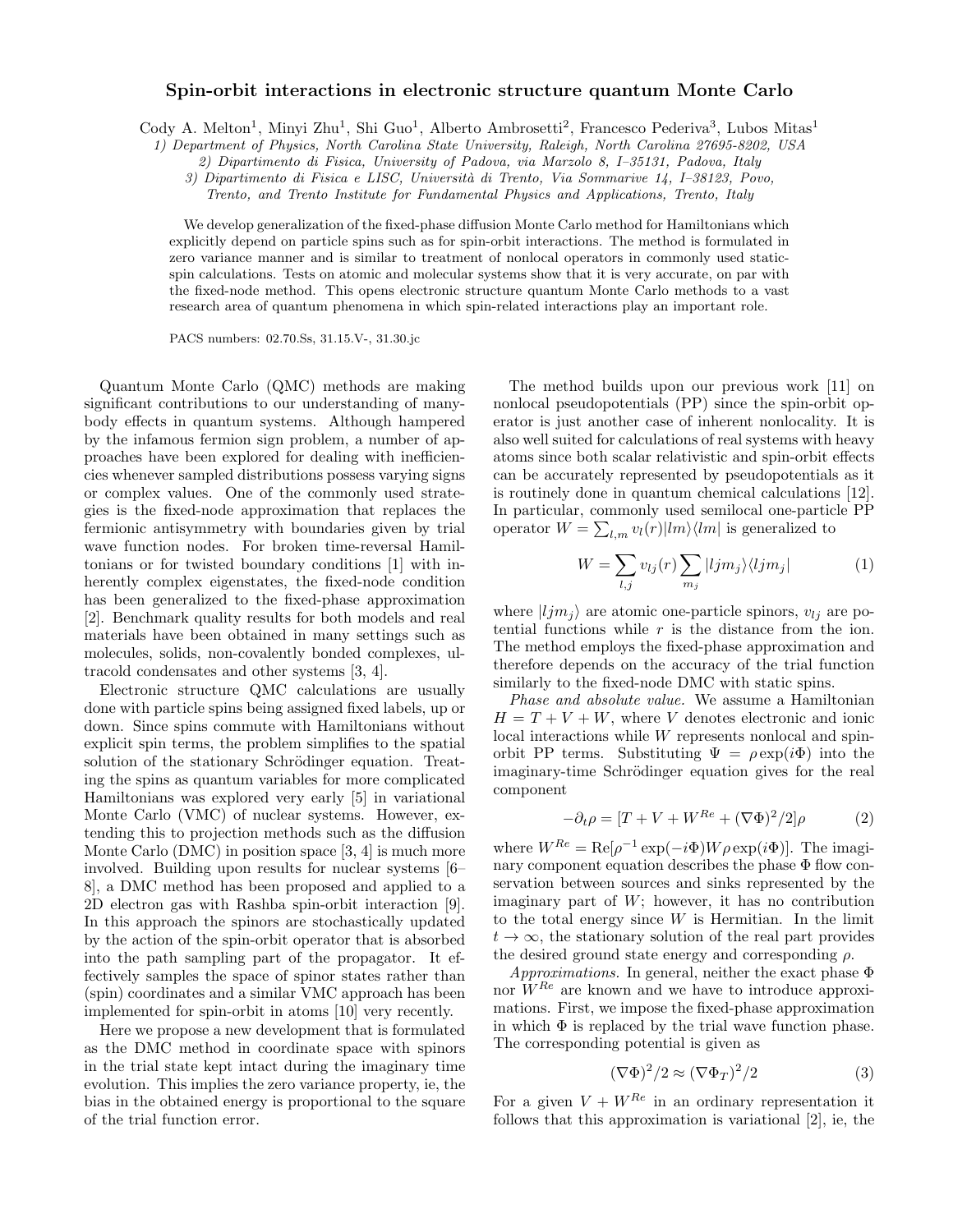energy expectation with  $\rho \exp(i\Phi_T)$  is an upper bound to the exact value for an arbitrary symmetric  $\rho \geq 0$ . Since the fixed-phase solution for  $\rho$  is nonnegative everywhere by construction, the fermion sign problem is eliminated variationally; this implies the need for accurate approximations to the many-body phase. For the sake of completeness we also note that the fixed-node approximation commonly used in QMC with real wave functions is a special case of the fixed-phase approximation, as had been pointed out by Ortiz et al [2]. In addition, we note that in twist-averaging (Brillouin zone sampling) calculations of periodic systems one employs both fixed-node and fixed-phase approximations on equal footing since they typically exhibit comparable systematic and statistical errors [1].

The second approximation involves the projection of W onto the trial function, similarly to the localization approximation for nonlocal pseudopotentials [11] in spinfree Hamiltonians.  $W^{Re}$  is approximated as

$$
W^{Re} \approx W_T^{Re} = \text{Re}[\Psi_T^{-1} W \Psi_T]. \tag{4}
$$

This results in a multiplicative many-body operator and one can show that the bias in energy obtained with  $W_T^{Re}$ vanishes quadratically in the trial function error [11]. The resulting energy is not necessarily variational, however, the variational property can be recovered with an appropriate modification [13] of the T-moves algorithm [14].

Continuous spin and its updates. In its usual representation, the spin configurations have discrete values  $\pm 1/2$  so that for  $S_z$  eigenstates  $\chi^{\uparrow}(1/2) = \chi^{\downarrow}(-1/2) = 1$ ,  $\chi^{\downarrow}(1/2) = \chi^{\uparrow}(-1/2) = 0$ . The corresponding configuration space is non-compact and therefore would lead to "jumps" in the evolving stochastic paths. Such jumps could easily make the sampling process rather inefficient since the corresponding local energy fluctuations could go up substantially. Large fluctuations would complicate both the importance sampling and make calculations of larger systems intractable and, eventually, unreachable. Another straightforward option would be to integrate over all spins for every spatial step, however, this would scale exponentially due to the  $2^N$  configurations for  $N$  electrons. One way to overcome this difficulty is to introduce a continuous, overcomplete and compact representation [15], that enables to make the paths smooth. Obviously, we also wish that the spin coordinate space is small so that the sampling can be fast. This points towards the pair of orthogonal states for a 1D ring as one possible option

$$
\langle s_i | \chi^{\uparrow} \rangle = e^{is_i}; \; \langle s_i | \chi^{\downarrow} \rangle = e^{-is_i}; \; \langle \chi^{\alpha} | \chi^{\beta} \rangle = 2\pi \delta_{\alpha\beta}.
$$
 (5)

We note that overcompleteness can also compromise the variational property although we estimate that the dominant source of such possible bias would be the localization approximation.

The sampling of spins is done in a manner similar to the spatial degrees of freedom. For this purpose we add spin "kinetic" energies into the Hamiltonian H for all

 $s_i, i = 1, ..., N$ . It includes an effective mass  $\mu_s$  and an energy offset

$$
T_{s_i} = -\frac{1}{2\mu_s} \left[ \frac{\partial^2}{\partial s_i^2} + 1 \right] \tag{6}
$$

so that it annihilates an arbitrary spinor  $\psi$ 

$$
T_{s_i}\psi = T_{s_i}[\alpha\varphi^{\uparrow}(\mathbf{r}_i)\chi^{\uparrow}(s_i) + \beta\varphi^{\downarrow}(\mathbf{r}_i)\chi^{\downarrow}(s_i)] = 0. \quad (7)
$$

The offset cancels out the bare spin kinetic contribution; however,  $T^s$  does not commute with  $H$  so there is some additional contribution to the energy. For the considered strengths of spin-orbit, this contribution appears to be small and can be fully eliminated by running the effective spin mass  $\mu_s$  to zero; this effectively increases the corresponding diffusion constant and in turn speeds up the spin sampling. Another significant effect of such faster spin evolution is that a subset of possible spin configurations gets sampled per single spatial step. This partial averaging statistically approximates the full average over the  $2^N$  space. Since one can adjust the spatial and spin time steps independently, it is possible to carry out extrapolations to find the unbiased values. Due to the fact that the spin functions are very smooth, in the tested cases we found that the spin time step that is 5-10 times larger than the spatial one was sufficient such that the resulting energies were not affected.

Importance sampling and trial function. The final step is the importance sampling that is accomplished by multiplying the real part of the Schrodinger equation with the trial function  $\rho_T$ . The trial function is a product of the Jastrow factor and Slater determinant(s) of spinors

$$
\Psi_T(\mathbf{R}, \mathbf{S}) = \exp[U(\mathbf{R})] \sum_k c_k \det_k[\{\psi_n(\mathbf{r}_i, s_i)\}] \qquad (8)
$$

where  $\mathbf{R} = (\mathbf{r}_1, ..., \mathbf{r}_N)$  and  $\mathbf{S} = (s_1, ..., s_N)$ . The Jastrow factor includes electron-ion, electron-electron and, possibly, higher order terms. Since  $U(\mathbf{R})$  depends only on the spatial coordinates, the spin integrations in the nonlocal operator can be done explicitly and the rest is similar to the treatment of nonlocality in static spin calculations [11, 13]. The short-time approximation for the importance sampled propagator [3, 4] is a product of the dynamical and reweighting factors  $G(\mathbf{R}, \mathbf{S}; \mathbf{R}', \mathbf{S}') = G_{dyn}e^{-\Delta t (E_{loc} + E'_{loc} - 2E_T)/2}$ , where  $E_{loc}(\mathbf{R}, \mathbf{S}) = [H\Psi_T]/\Psi_T$ . Note that as  $\Psi_T$  converges to the exact eigenstate the local energy approaches the exact eigenvalue with vanishing variance pointwise, regardless of the representation or the propagator accuracy. Note that the success of the method depends on the local energies to be mildly varying since large fluctuations could cause very large variance of the exponentials and make the sampling very inefficient. More details about this fixed-phase spin-orbit DMC (FPSODMC) method are further elaborated elsewhere [13].

Atomic calculations: excitations in Pb, Bi, and W atoms. We present results for the lowest excitations of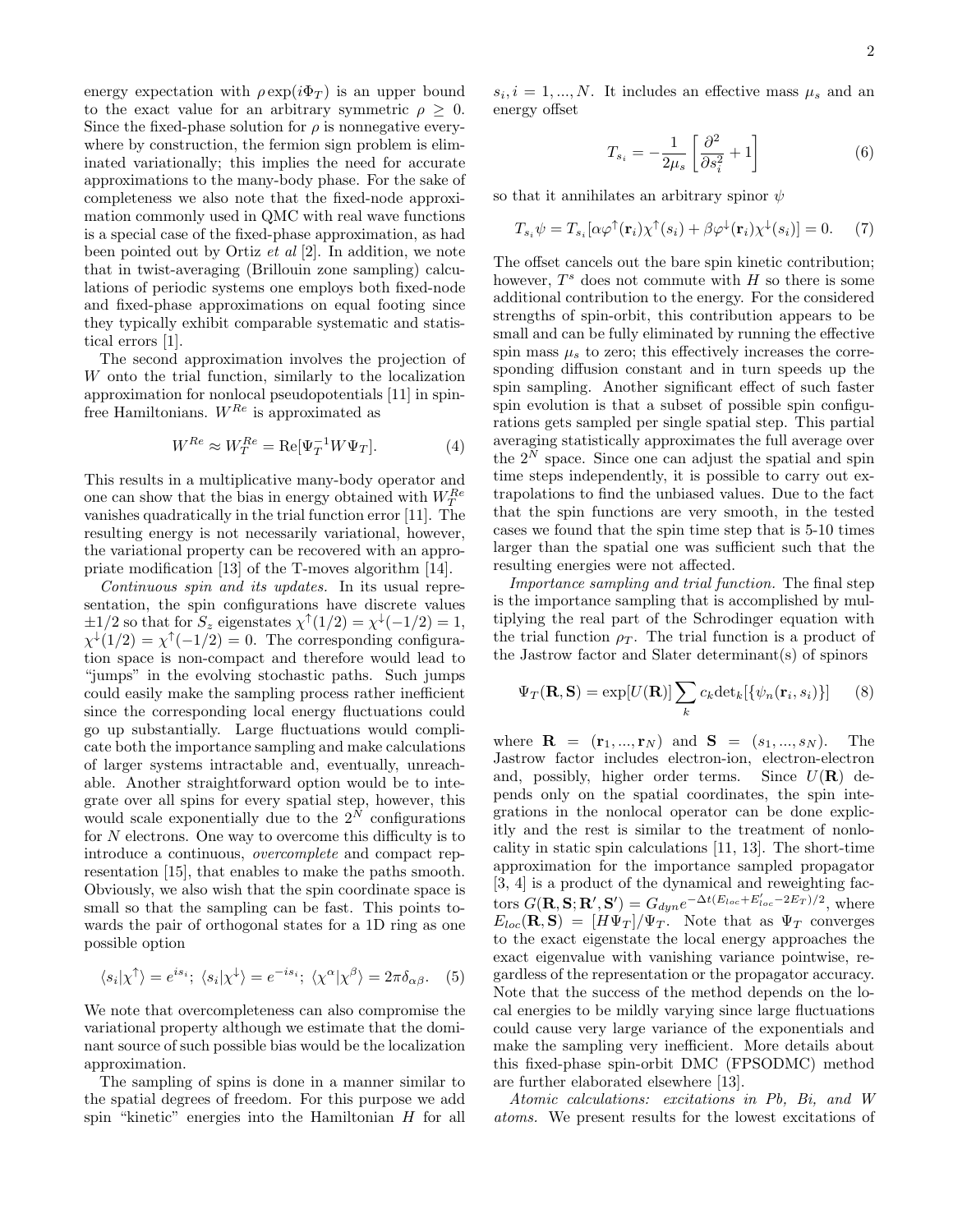TABLE I: FPSODMC (DMC for short) excitation energies [eV] of the Pb atom using LC and SC relativistic PPs [17] with COSCI trial function compared with experiment (Exp). For completeness we include also Dirac-Fock COSCI results. The multi-reference CI (MRCI) and MRCI  $+$  core polarization corrections (CPP) calculations [17] are done with the LC PP.

|           | COSCI | <b>DMC</b>                  | DMC     |      | MRCI MRCI Exp |      |
|-----------|-------|-----------------------------|---------|------|---------------|------|
| State     | LC    | LC                          | SС      |      | $+$ CPP [20]  |      |
| ${}^3P_1$ | 0.83  | 0.851(1)                    | 0.90(1) | 0.90 | 0.94          | 0.97 |
| ${}^3P_2$ | 1.30  | 1.245(4)                    | 1.10(1) | 1.27 | 1.32          | 1.32 |
| ${}^1D_2$ | 2.69  | $2.500(4)$ $2.42(1)$        |         | 2.55 | 2.66          | 2.66 |
| ${}^1S_0$ | 4.06  | $3.527(5)$ $3.42(1)$ $3.54$ |         |      | 3.68          | 3.65 |

Pb, Bi and W atoms as a testing ground for atomic calculations with spin-orbit effects. This choice is motivated by several considerations. Clearly, the spin-orbit interaction is appreciably large in Pb and Bi. These atoms are often used as the simplest illustrations of the spin-orbit splittings since they exhibit an open shell with only two and three  $p$  states, respectively. That makes the splittings at the linear combination of orbitals level analytically transparent and is often used in textbooks [16]. At the same time, the spin-orbit in these atoms have impact beyond just finding the corresponding multiplet energies for the well-understood cases. In particular, spin-orbit induced shift in the ground state energy changes the key quantities such as energies in chemical bonds by very large amounts as we illustrate later.

The W atom calculations illustrate another important point. As demonstrated below, the interplay of spin-orbit and correlation is needed to find basic properties such as the symmetry and occupation in the ground state of this atom. Note that the effect is significant since these

FIG. 1: Total energies of the lowest states of Pb atom from the FCI method (circles) with  $cc-pVnZ$  basis sets compared to FPSODMC with a COSCI trial wave function (dashed lines). The valence space includes only 6s and 6p electrons.



3

properties are different from its isovalent elements in the same column of the periodic table such as Cr and Mo, despite the fact that Mo exhibits a sizeable spin-orbit interaction as well. Therefore the example of W atom is quite revealing as a demonstration of these combination of effects.

The chosen examples show the introduced method to be on par with essentially the only total energy, wave function-based alternative, namely, the expansions in Slater determinants with large basis sets. In some cases, the accuracy and agreement between the two approaches enabled us to reveal the accuracy limits of the existing PPs and to point out that a new generation of PPs will be needed in order to harness the full potential of such accurate QMC calculations. Note that the used PPs were constructed in a Dirac-Hartree-Fock formulation, therefore one does not expect their accuracy to be systematically better than 0.1-0.2 eV for energy differences. Additionally, QMC is scalable to much larger systems. Clearly this positions our method for promising prospects for high-accuracy correlated calculations of larger molecular and solid systems with spin-dependent Hamiltonians.

In the valence-only framework we have tested two types of relativistic PPs for Pb and Bi with spin-orbit terms: large-core (LC) with 4 and 5 valence electrons and small-core (SC) with 22 and 23 valence electrons respectively [17, 18]. The spinors for the Slater determinants are obtained from the 2-component Dirac-Fock with complete open-shell configuration interaction (COSCI) calculations using an extensive basis set and the Dirac13 [19] code. For the COSCI trial wave functions, we include only the local, s,  $p_{3/2}$ , and  $p_{1/2}$  channels in the LC PP, for the SC we add  $d_{5/2}$  and  $d_{3/2}$ .

We note that unlike in ls-coupling the only good quantum number is the total angular momentum J and



FIG. 2: Total energies of the lowest states of Bi atom from CISDT (circles) with cc-p $VnZ$  basis sets compared to FP-SODMC with COSCI (long-dashed lines) and CISDT (shortdashed lines) trial wave functions. The valence space includes only 6s, 6p states.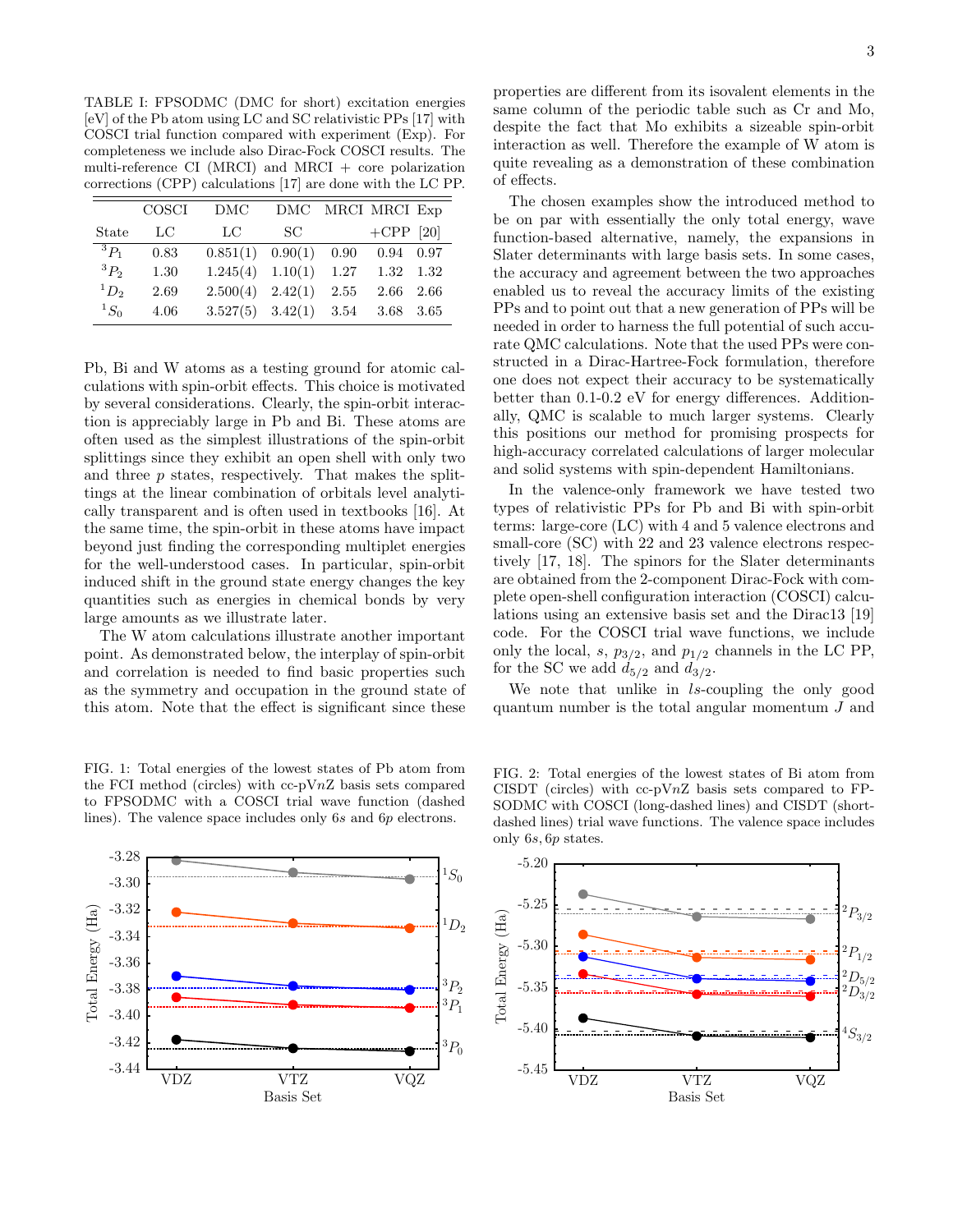the lower symmetry is indeed manifested in significant mixing of the states. For example, the ground state  ${}^{3}P_{0}(6s^{2}6p^{2})$  mixes very strongly with the highest state <sup>1</sup>S<sub>0</sub>(6s<sup>2</sup>6p<sup>2</sup>) with an amplitude of  $\approx$  0.2. Using the same Hamiltonian, we perform a full configuration interaction (FCI) in the two-component formalism to compare with our fixed-phase spin-orbit DMC (FPSODMC) calculations. The total energies from FPSODMC and FCI are shown in Fig. 1. The agreement between the total energies is excellent showing that as soon as the most significant configurations are included, the fixed-phase approximation shows accuracy that is similar to the conventional static-spin calculations in the fixed-node approximation. The energy differences are listed in Tab. I and agreement with the experiment is very good although not perfect, due to small biases in the PP that are visible from essentially perfect agreement between DMC and FCI methods. In addition, we calculate the electron affinity (EA) for the Pb atom that is significantly lower than for other group IVB elements due to the spin-orbit interaction. We find the EA to be  $0.417(7)$  eV that, within the accuracy of the PPs, compares very favorably to the experimental value 0.365(8) eV [21] and also to other theoretical values [22]. In SC calculations the first excited state is closer to experiment than the LC, however the higher excitations are off by  $\approx 0.2$  eV that we assign mostly to the used PP imperfections.

For Bi we calculate the first four excitations of the p 3 electronic configuration and for an independent validation we perform CI with single, double, and triple (CISDT) excitations. Results are shown in Fig. 2. The FPSODMC using a COSCI wave function agrees with the total energies for the CISDT to only  $\approx .007$  Ha. We also test the improvement of the fixed-phase error by including higher excitations into virtual spinors with resulting closer agreement with the CISDT energies. Although the COSCI is missing some correlation energy (approx. 5- 9%) compared to the more extensive FPSODMC/CISDT and CISDT methods, it only adds a constant shift to the spectra since the excitation energies are comparable between all the correlated methods in Tab. II. We see good agreement for both the LC and SC calculations with the COSCI trial wave function. The FPSODMC with the CISDT trial wave function most accurately reproduces the experimental values.

The next system we calculate is W atom that shows the importance of both spin-orbit as well as the electron correlation. It is an interesting case since the isovalent Cr and Mo atoms have the ground state occupations  $d^5s^1$ whereas the ground state of W is  $d^4s^2$ . Qualitatively, the  $d<sup>4</sup>$  occupation is favored due to the lower energy in the  $j = 3/2$  channel, however, it turns out that correlations have to be captured accurately as well. We used a relativistic PP with 14 electrons [23] with two different trial wave functions, COSCI and CISD. The results are listed in Tab. III. Clearly, the ground state of the Dirac-Fock COSCI method is  $5d^56s^1$ , indicating that correlation is crucial for correctly calculating the spectrum. Using the

TABLE II: FPSODMC excitation energies [eV] of the Bi atom using LC and SC relativistic PPs [17, 18] compared with experiment (Exp). For completeness we include Dirac-Fock complete open-shell CI (COSCI), CI (SDT) results. The second row indicates FPSODMC trial wave functions.

|                | COSCI | DMC/     | DMC/    | CI | DMC/                      | Exp   |
|----------------|-------|----------|---------|----|---------------------------|-------|
|                |       | COSCI    | COSCI   |    | CI                        |       |
| State          | LC    | LC       | SС      | LC | LC                        | [20]  |
| $^{-2}D_{3/2}$ | 1.542 | 1.311(4) | 1.38(1) |    | 1.356 $1.37(2)$ 1.415     |       |
| $^{2}D_{5/2}$  | 2.129 | 1.834(6) | 1.74(1) |    | 1.858 $1.85(2)$ 1.914     |       |
| $^{2}P_{1/2}$  | 3.108 | 2.628(6) | 2.53(1) |    | $2.562$ $2.66(2)$ $2.685$ |       |
| $^{2}P_{3/2}$  | 4.428 | 4.005(6) | 3.95(1) |    | $3.900$ $3.98(2)$         | 4.040 |

TABLE III: DMC excitation energies [eV] of the W atom with a relativistic PP [23] compared with CISD and experiment (Exp). CISD is extrapolated to a complete basis set limit.

|  | Config. State COSCI DMC/ CISD DMC/ Exp                    |  |  |
|--|-----------------------------------------------------------|--|--|
|  | COSCI CISD [20]                                           |  |  |
|  | $5d^46s^2$ $^5D_1$ 0.098 0.130(9) 0.104 0.15(1) 0.207     |  |  |
|  | $5d^56s^1$ ${}^7S_3$ -0.845 -0.194(9) 0.115 0.19(1) 0.365 |  |  |
|  | $5d^46s^2$ $^5D_2$ 0.244 0.30(1) 0.132 0.30(1) 0.412      |  |  |
|  | $5d^46s^2$ $^5D_3$ 0.415 0.49(1) 0.289 0.51(1) 0.598      |  |  |
|  | $5d^46s^2$ $^5D_4$ 0.599 0.686(9) 0.452 0.69(1) 0.771     |  |  |

CISD as a trial wave function in FPSODMC, we not only see the states are correctly ordered, but the excitation energies are accurate to within  $\approx 0.1$  eV. We note that the FPSODMC/CISD energies are significantly lower than the ones from the basis set extrapolated CISD.

Molecular calculations. For the PbO molecule we use the SC PP as recommended [17] so as to avoid overlaps between PPs from the two atoms. The theoretical results of bond length and dissociation energy of PbO molecule together with experimental values are given in Table IV.

TABLE IV: PbO bond length  $(r_e)$  and dissociation energy  $(D_e)$ . The DMC calculations are done with the small-core PP and averaged SO represents the fixed-node DMC.

| Method                    | $r_e(A)$ | $D_e$ (eV) |
|---------------------------|----------|------------|
| spin-free PP-CCSD $(T)^a$ | 1.886    | 5.14       |
| $MRCIS-spss/CCSD(T)b$     | 1.923    | 3.87       |
| spin-free AE-CCSD $(T)^c$ | 1.937    | 4.85       |
| SO AE-CCSD $(T)^d$        | 1.934    | 3.63       |
| DMC/one-comp. averaged SO | 1.88(1)  | 4.76(3)    |
| FPSODMC/2-comp.           | 1.92(1)  | 3.83(3)    |
| $Exp.$ <sup>e</sup>       | 1.920    | 3.87       |
|                           |          |            |

a spin-free CCSD(T) one-comp., averaged SO PP [17]

<sup>b</sup> 2-comp. MRCIS with spin-free-state shift evaluated with one-component  $CCSD(T)[17]$ 

 $c$  all-electron spin-free CCSD(T) [24]

 $d$  all-electron SO CCSD(T) [24]

 $e$  Experimental data [25]